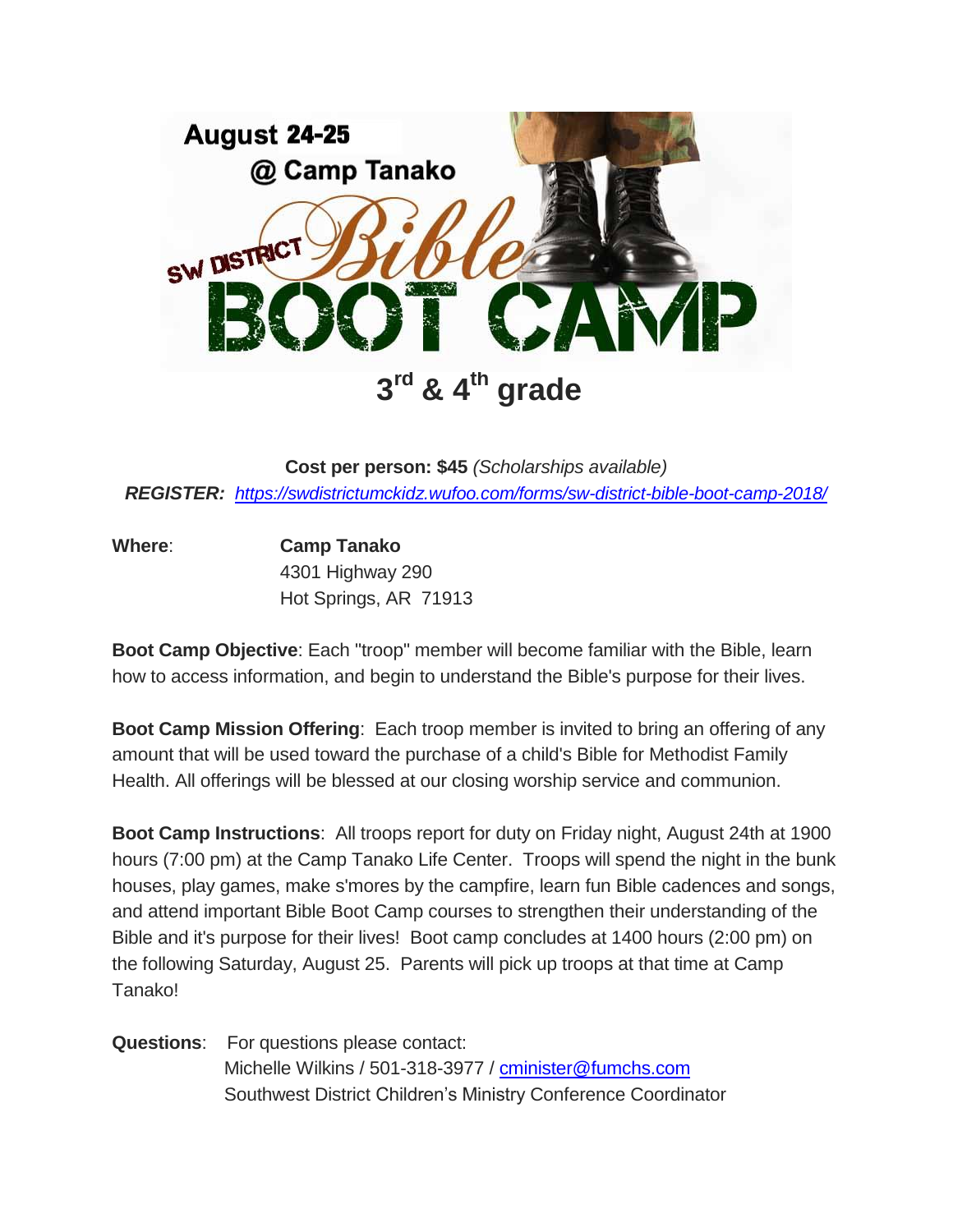## 2018 BIBLE BOOT CAMP August 24 - 25, 2018 Camp Tanako in Hot Springs, AR

\$45 cost includes lodging, campfire, breakfast, lunch, and all activities Does NOT include Friday night dinner

#### **Boot Camp Objective**:

Each camper will become familiar with the Bible, learn how to access information, and to understand the Bible's purpose for their lives.

#### **Boot Camp Offering:**

Each camper's family is invited to make an offering of any amount that will be used toward the purchase of a child's Bible for Methodist Family Health. Offerings will be blessed at our closing Communion. You may collect this money ahead of time from parents/ kids and bring to closing if you wish.

**WHAT TO BRING:** Offering money (see above), your BIBLE, (adults and campers)-please bring a FLASHLIGHT clearly labeled with first and last name, a set of sheets and blanket/sleeping bag, pillow, toothbrush, toothpaste, deodorant, soap, and any other toiletries you need, WATER BOTTLE, towel for shower and for swimming, swimsuit, sunscreen, bug repellent, and comfortable walking shoes! No flip flops, please.

NO CELL PHONES OR ELECTRONIC DEVICES ARE ALLOWED for campers. Please DO NOT send snacks with your camper. Snacks are NOT allowed in the cabins at any time. We DO, however, encourage all campers to bring a water bottle. If you would like to help us, please bring a 12-24 pack of bottled water for the campers to share. It gets very hot out there and we need to keep the kids hydrated!

### **CAMP AGENDA**

#### **August 24th– Friday night dinner & travel on your own**

- Each parent is responsible for their child's dinner on Friday night and transportation to Tanako; (**Drop-off is at 7:00pm** at the Tanako Life Center)
- Every child will need a completed medical release form before parents can leave Tanako on Friday night. Attached with this agenda is a copy of the release form, you can print and fill out in advance, or I will have blank copies with me on Friday.

#### **Report to Active Duty/ Cabin Check-In: 7:00 – 8:00 p.m**. - MICHELLE WILKINS

- Children/ chaperones will bunk according to male/female camper numbers and chaperones available.
- Children get settled/ play games or just walk around and get familiar with Tanako Campgrounds.
- Staff from each church will get volunteer schedules, leader clipboards for their volunteers.
- Once children and adults unpack, get settled, look aroundand then report to the gym at 8:00pm for games (campers do not need to bring Bibles, only flashlights!!!)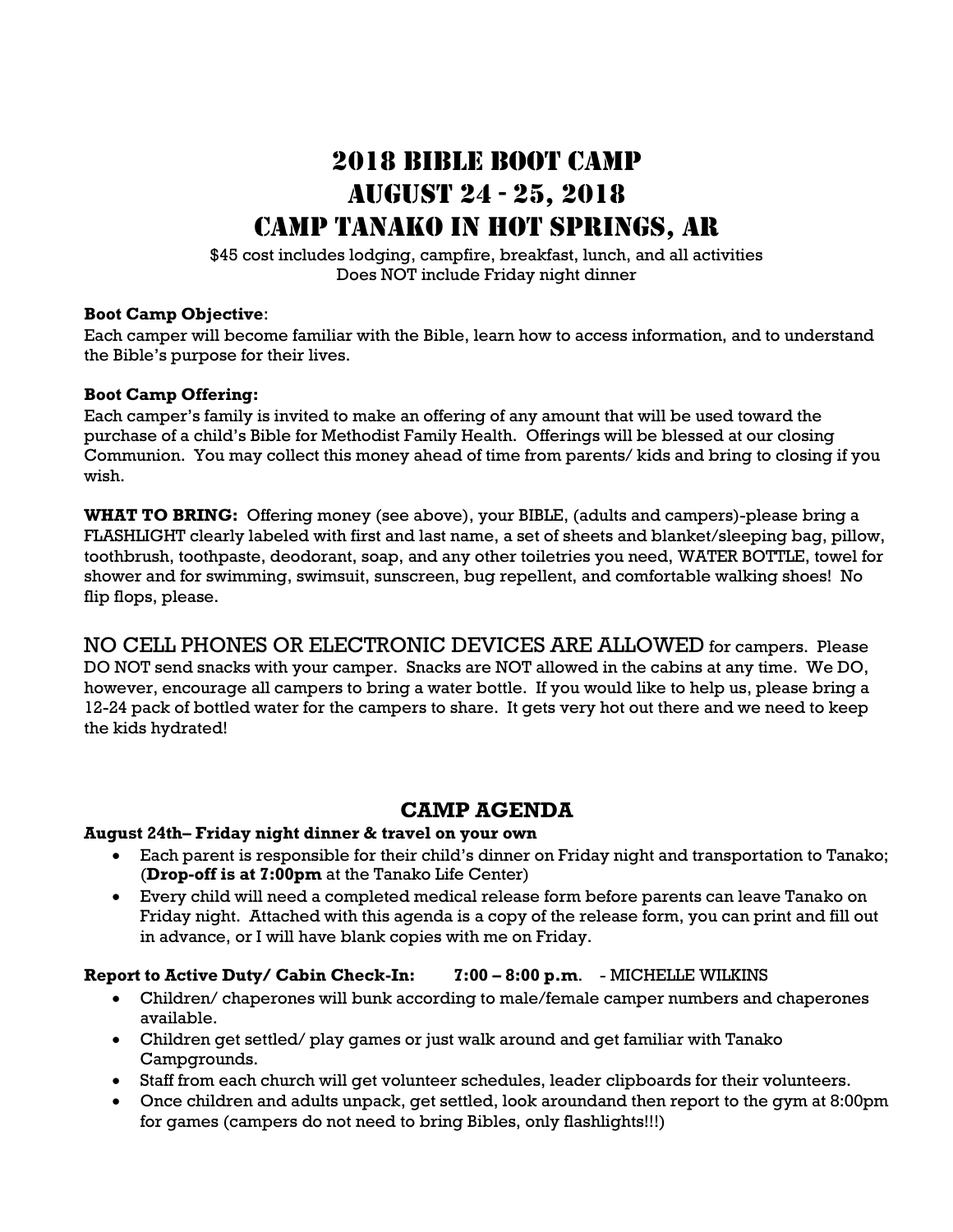#### **Friday , August 18th - Boot Camp Orientation**

| $8:00 - 10:00$ pm | <b>WELCOME and INTRODUCTIONS!!!</b>                                                                                                                              |
|-------------------|------------------------------------------------------------------------------------------------------------------------------------------------------------------|
| 8:00-9:00         | Icebreaker games - MELINDA SHUNK & MICHELLE WILKINS                                                                                                              |
| 8:00-8:30         | Parent/Volunteer Meeting - MICHELLE WILKINS                                                                                                                      |
| 9:00-9:15         | Divide into 2 companies – group assignments, receive bandanas-color<br>groups-orange & green-each group will have pre-assigned adult<br>leaders!!!!              |
| 9:15-9:45         | Campfire @ Outdoor Chapel w/Sophia & Natalie Shunk (Adults and all<br>campers are asked to bring flashlight w/ new batteries, labeled w/ first<br>and last name) |
| 10:00-10:30       | Report to Cabin, Debrief, Prayers & Lights Out                                                                                                                   |

#### **Saturday, August 19th – Bible Boot Camp – Basic Training Begins!**

| 7:30am           | Rise & Shine!!!!                                                                                                                                                                                   |  |  |  |  |
|------------------|----------------------------------------------------------------------------------------------------------------------------------------------------------------------------------------------------|--|--|--|--|
| 8:00 – 8:10 a.m. | Meet $@$ the Pole for morning devotional $-$ MAMA PEACHES                                                                                                                                          |  |  |  |  |
| 8:10 – 8:40 a.m. | Breakfast provided by Tanako/ Brush & Flush<br>(Campers are responsible for cleaning their own tables and will remain<br>in the eating area until tables are cleared and the dining hall is clean) |  |  |  |  |
| 8:45 a.m.        | Boot Camp Training: Everyone meets in the gym with YOUR BIBLE!!!                                                                                                                                   |  |  |  |  |
| $9:00 - 11:00$   | See ROTATION schedule                                                                                                                                                                              |  |  |  |  |
| 11:00-12:00 noon | Physical Training -SWIMMING!!!                                                                                                                                                                     |  |  |  |  |
| 12:00-12:15pm    | Report to cabins to change & pack up!                                                                                                                                                              |  |  |  |  |
| 12:15-1:00 p.m.  | <b>LUNCH</b>                                                                                                                                                                                       |  |  |  |  |
| $1:00-1:30$ p.m. | CHAPEL with REV. SCOTT GALLIMORE (Meet in Outdoor Chapel for<br>closing Worship & Communion)                                                                                                       |  |  |  |  |
| $1:30$ pm        | <b>Boot Camp Training Complete!</b>                                                                                                                                                                |  |  |  |  |

If you have any questions or concerns, please contact me on my cell: 501-318-3977

Blessings! Michelle Wilkins, SW District Coordinator